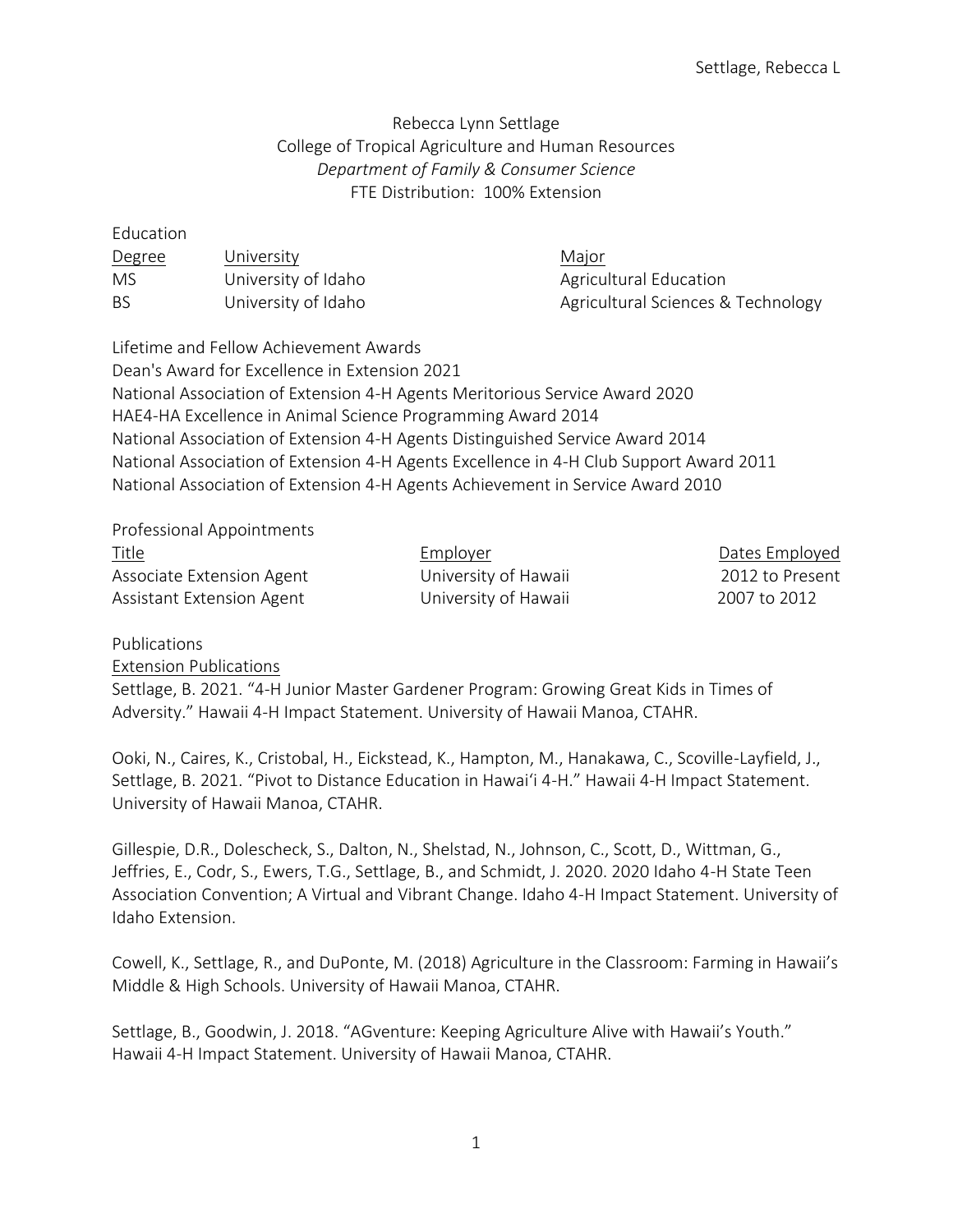Goodwin, J.L., Greenwood, H., DeBaryshe, B., Cox, L., Chong, J., Friday, J. Ooki, N., and Settlage, B. 2018. "University of Hawaii CTAHR Volunteer Certification Manual." CTAHR Ag Communications. Goodwin, J.L., Greenwood, H., DeBaryshe, B., Cox, L., Chong, J., Friday, J. Ooki, N., and Settlage, B. 2018. "University of Hawaii CTAHR Protection of Minors Training Module for Volunteers and Faculty." Settlage, B., Nakatsuka, C., Goodwin, J. 2017. "Learn Grow, Grow, Eat and Go." Hawaii 4-H Impact Statement. University of Hawaii at Manoa, CTAHR.

Goodwin, J.L., Nakatsuka, C., Settlage, B., Chong, J., Ooki, N., and Kawamura, L. 2017. "The Value of the Hawai'i 4-H Volunteer". Hawaii 4-H Impact Statement. University of Hawaii at Manoa, CTAHR.

Goodwin, J.L., Nakatsuka, C., Settlage, B., Chong, J., Ooki, N. Kawamura, L. 2017. "The Reach and Diversity of the Hawai'i 4-H Program." Hawaii 4-H Impact Statement. University of Hawaii at Manoa, CTAHR.

Goodwin, J., Sandlin, M., Settlage, B., Nagano, S., Ooki, N., and Kawamura, L. 2016. "Impact of 4- H Livestock Projects on Hawaii Youth." Hawaii 4-H Impact Statement. University of Hawaii at Manoa, CTAHR.

## Articles

Hanakawa, C., Silva, J., Settlage, R., Eickstead, K., Matsumoto, K. 2021. "Learn by Doing: Using Life Skills to Grow Youth Leaders and Pumpkins". HānaiʻAi. July-August-September 2021 Volume 43

Settlage, B. "Giant Smiles, Part II". CTAHR News. November 16, 2020. <https://cms.ctahr.hawaii.edu/News/ArtMID/48015/ArticleID/1895/Giant-Smiles-Part-II>

Settlage, B. "4-H Contest Gets Keiki Excited About Agriculture". Big Island Gazette. November 2, 2020.<https://bigislandgazette.com/4-h-contest-gets-keiki-excited-about-agriculture/>

Settlage, B. "Giant Smiles". CTAHR News. August 19, 2020. <https://cms.ctahr.hawaii.edu/News/ArtMID/48015/ArticleID/1792/Giant-Smiles>

Settlage, B. "4-H Vets". CTAHR News. August 6, 2019. <https://cms.ctahr.hawaii.edu/News/ArtMID/48015/ArticleID/1147/4-H-Vets>

Gavelek, F., Settlage, B., Goodwin, J., Blaber, J., Higashi-Oshiro, I., Taniguchi, L., and Vanzandt, S. "4-H Clubs Inspire Kids 'To Do'." *Ke Ola Hawai'I Islands Community Magazine*, May-June 2019, pp. 17-20. Available online at:<https://keolamagazine.com/nonprofit/4h-clubs-inspire-kids-to-do/>

Settlage, B. "Growing Giants in Paradise." *GPC Common Ground*, Summer 2019, pp. 9-11.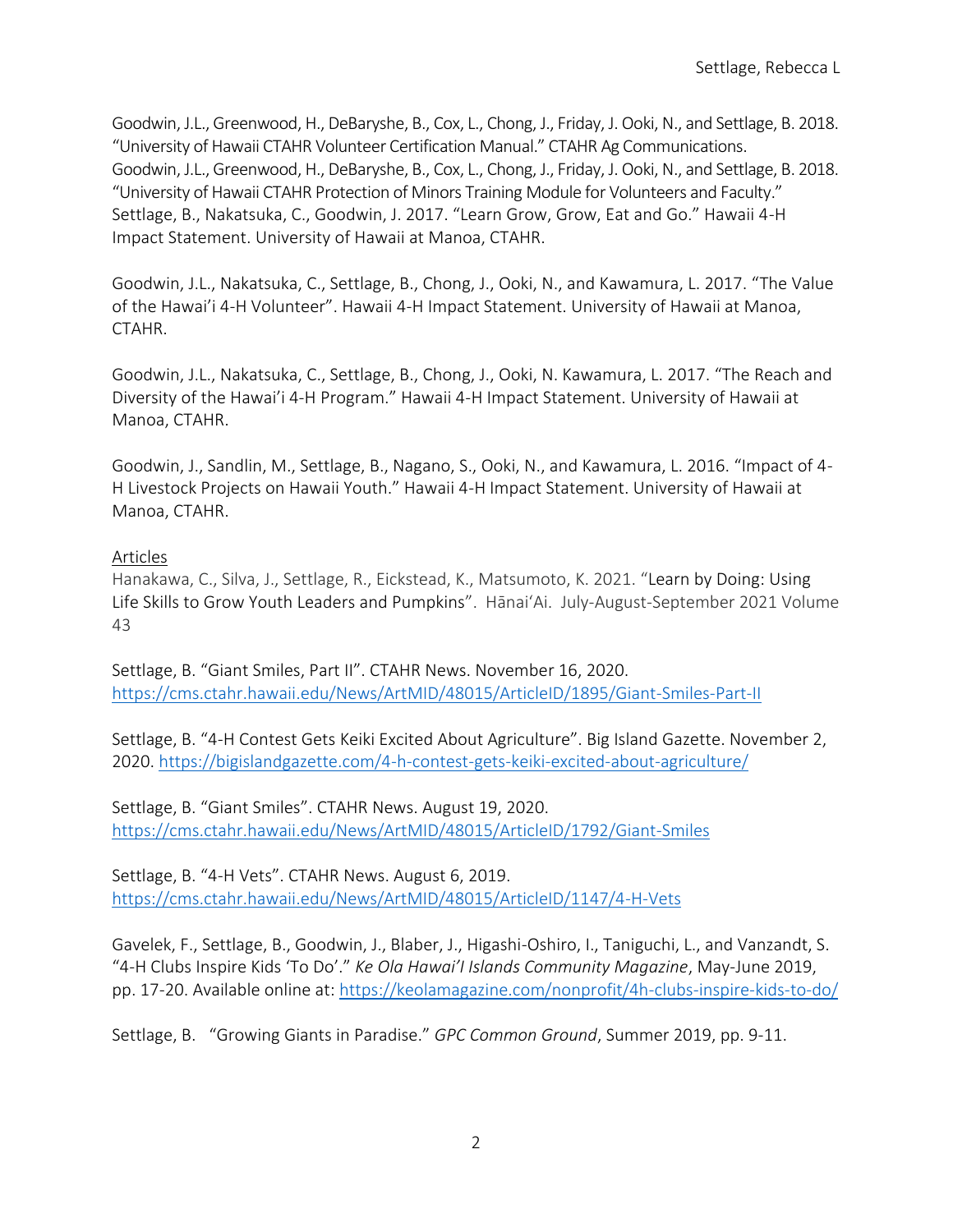Settlage, B. "They're Into Growing in a BIG Way!". CTAHR News. September 28, 2018. [https://cms.ctahr.hawaii.edu/News/ArtMID/48015/ArticleID/700/They%e2%80%99re-into-](https://cms.ctahr.hawaii.edu/News/ArtMID/48015/ArticleID/700/They%e2%80%99re-into-Growing-in-a-BIG-Way)[Growing-in-a-BIG-Way](https://cms.ctahr.hawaii.edu/News/ArtMID/48015/ArticleID/700/They%e2%80%99re-into-Growing-in-a-BIG-Way)

Settlage, B. "Livestock Aloha". CTAHR News. June 20, 2018 <https://cms.ctahr.hawaii.edu/News/ArtMID/48015/ArticleID/523/Livestock-Aloha>

Settlage, B. "Growing Giants". CTAHR News. May 10,2018. <https://cms.ctahr.hawaii.edu/News/ArtMID/48015/ArticleID/465/Growing-Giants> Settlage, B. "[AGventure Has Been An Adventure!](https://cms.ctahr.hawaii.edu/News/ArtMID/48015/ArticleID/333)" CTAHR News. February 14, 2018. <https://cms.ctahr.hawaii.edu/News/ArtMID/48015/ArticleID/333>

Settlage, B. "Giant Success". CTAHR News. September 28, 2017. <https://cms.ctahr.hawaii.edu/News/ArtMID/48015/ArticleID/227/Giant-Success>

Settlage, B. "4-H and Fun". CTAHRNotes. September 27, 2017. [https://www.ctahr.hawaii.edu/site/e-notes/09\\_27\\_2017.html](https://www.ctahr.hawaii.edu/site/e-notes/09_27_2017.html)

Settlage, B. "New 4-H Horse Pen". CTAHR News. September 12, 2017. <https://cms.ctahr.hawaii.edu/News/ArtMID/48015/ArticleID/210/New-4-H-Horse-Pen>

Settlage, B. "Horsin' Around with 4-H on the Big Island". CTAHRNotes. August 23, 2017. [https://www.ctahr.hawaii.edu/site/e-notes/08\\_23\\_2017.html](https://www.ctahr.hawaii.edu/site/e-notes/08_23_2017.html)

Creative Works Websites Settlage, R. 2020.<https://www.facebook.com/groups/269991174111989> Settlage, R. 2019. [http://manoa.hawaii.edu/ctahr/4h/programs/programs-by-county/east](http://manoa.hawaii.edu/ctahr/4h/programs/programs-by-county/east-hawaii/)[hawaii/](http://manoa.hawaii.edu/ctahr/4h/programs/programs-by-county/east-hawaii/) Settlage, R. 2019.<https://www.facebook.com/HI4HShooting/>

Posters

Settlage, B. 2020. "Exploring a 4-H Pathway to a Future Career in Veterinary Science." NAE4- HYDP Conference: A Vision for the Future, Boise, Idaho. October 19-22, 2020.

## Webinars & Virtual Conferences

Kinder, C.A., Vaughan, C., Ghimire, N., and Settlage, B. Innovative Methods to Evaluate Higher Learning by Youth. American Evaluation Association EVAL21 Reimagined Conference. November 9, 2021.

Settlage, B. Growing Good Kids Through the 4-H Junior Master Gardener Program. Hawaii School Garden Talk Story Presentation. September 23, 2021.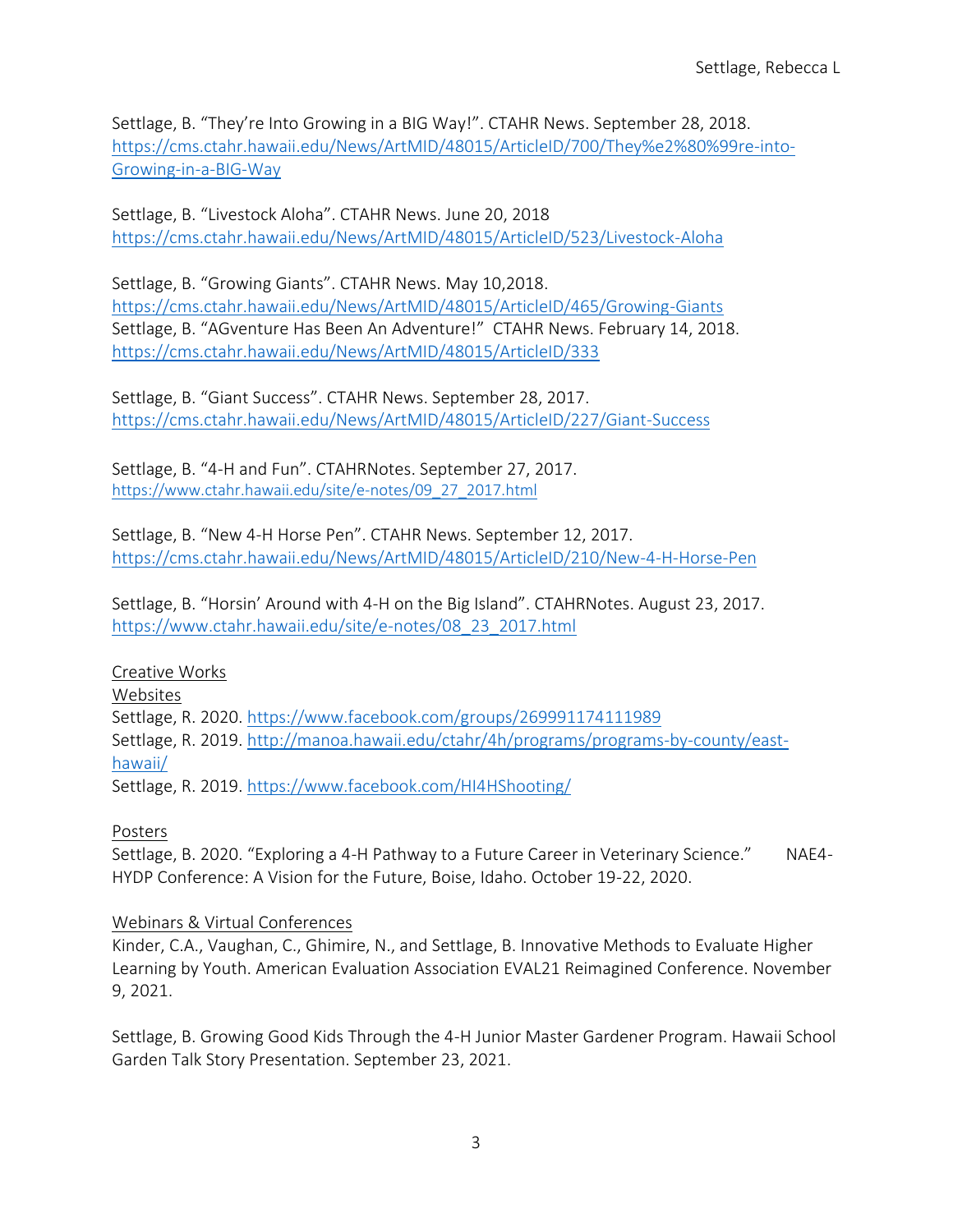Kinder, C.A., Vaughan, C., Ghimire, N., and Settlage, B. Innovative Methods to Evaluate Higher Learning by Youth. Epsilon Sigma Phi Professional Development Webinar. May 25, 2021. <https://www.youtube.com/watch?v=8EC5mYA-wTU&t=2620s>

Kinder, C.A., Vaughan, C., Ghimire, N., and Settlage, B. Innovative Evaluation of Youth Summer Camp. National eXtension Evaluation Community of Practice Webinar, April 19, 2021.

Kinder, C.A., Vaughan, C., Ghimire, N., and Settlage, B. Innovative Evaluation of Youth Summer Camp. National eXtension Evaluation Community of Practice Webinar, March 25, 2021.

Other Presentations and Workshops

Below is a chart that combines all presentations completed from 2017-2021, along with a short description for each category.

| Type                                   | Number of<br>Classes | Participants |
|----------------------------------------|----------------------|--------------|
| AGventure                              |                      | 604          |
| 4-H Junior Master Gardener             | 8                    | 21           |
| 4-H Livestock Quality Assurance (YQCA) | 8                    | 57           |
| 4-H Livestock Workshops                | 4                    | 147          |
| 4-H Record Book Trainings              | 5                    | 53           |
| 4-H Camp Programs                      | 4                    | 198          |
| 4-H Leader Trainings                   | 10                   | 31           |
| Webinars & Virtual Conferences         | 4                    | 116          |
| Other                                  | 15                   | 398          |
| Total                                  | 60                   | 1625         |

AGventure - Engaging youth in agriculture has been a prominent topic due to the growing concern for Hawaii young people having become disenchanted with agriculture. Attracting youth to and retaining them in the agriculture sector remained a challenge. AGventure was developed as a way to spark interest in youth at a young age, with the hope that by exposing them to all the opportunities that Hawaii agriculture has to offer that many of these youth would continue to explore and eventually seek an agricultural career when graduating from high school, keeping Hawaii's agriculture thriving. It was decided to target 4th grade students for this program, because at this age they are developing special interests; less interested in fantasy and more involved in the real world; expressive, talkative, like to explain; inquisitive; and most interested in concrete learning experiences and learning of facts. The objectives of this program was to introduce students to agricultural career alternatives in Hawaii, engage them in hands-on opportunities related to different career options, increase their awareness and interest to learn more about Hawaii agriculture and determine initial interest of these 4<sup>th</sup> grader to have career relevant to Hawaii agriculture.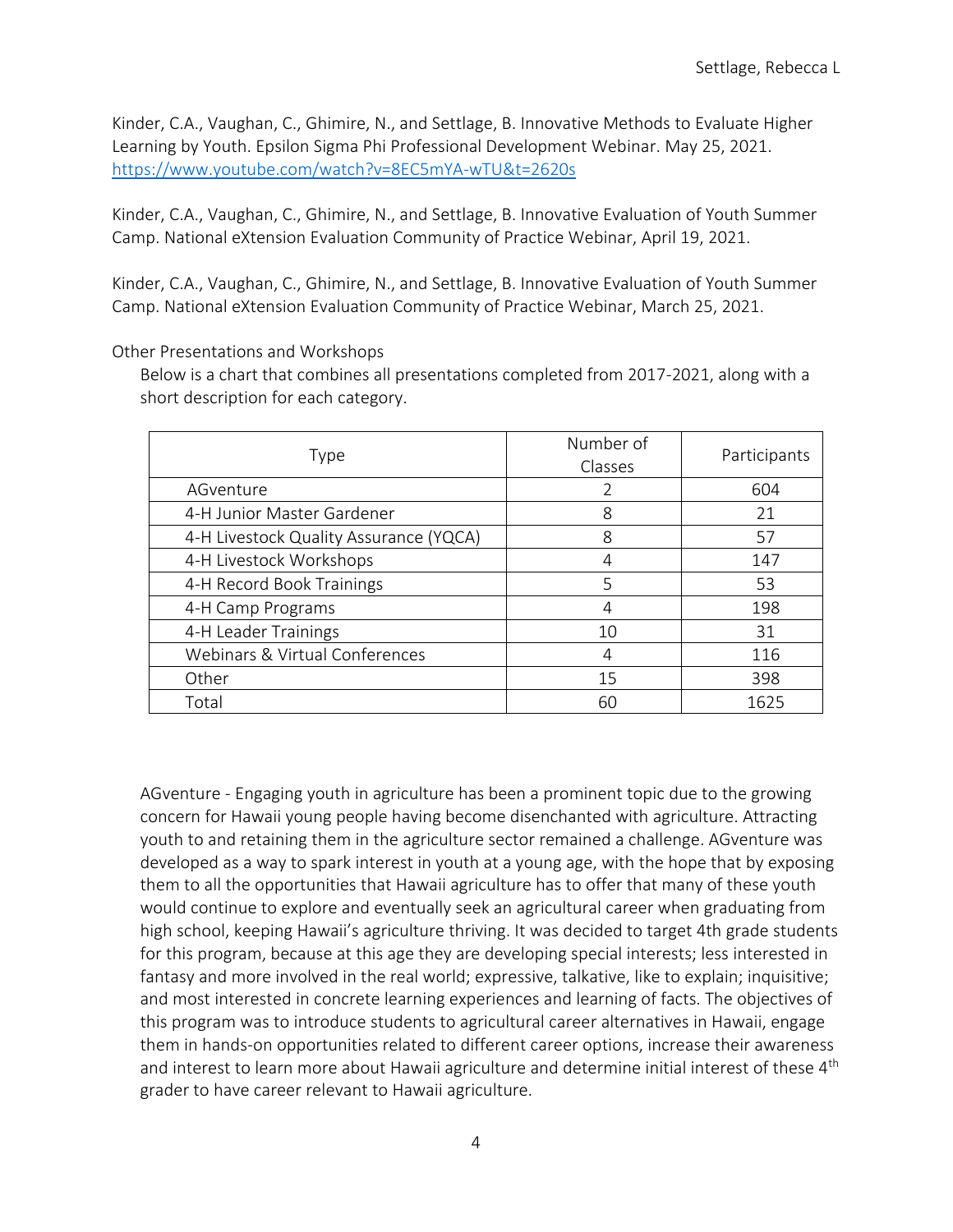4-H Junior Master Gardener – Includes presentations and workshops in the following program areas: Learn! Grow! Eat! & GO!! Orientations, Early Childhood LGEG, and the 4-H GFVC program workshops. Continued grant funds, 4-H Paper Clover funds and money received from the Dean's Award for Excellence in Extension Programs allow me to continue these programs in schools, local families and with youth garden groups. The trainings were done to familiarize teachers and youth garden volunteers with curriculum to help them get started with the program. Workshops were held to help schools, families and youth groups become more successful with growing their plants.

4-H Youth for the Quality Care of Animals (YQCA) – this program is an annual mandatory training that all 4-H livestock members must complete, as their project animals will be harvested for human food consumption. Topics addressed are different every year but center around Animal Well-Being, Food Safety and Life Skills.

4-H Livestock Workshops – Workshops are additional learning opportunities for the members to gain new skills not normally covered in club meetings. Programs are specie specific and usually cover presentation topics like selection, nutrition, management and care.

4-H Record Book Trainings – These trainings have been held annually to familiarize members with the record books they will complete each year as part of their projects and more recently to introduce all members and volunteers to the newly revised online record books.

4-H Camp Programs – included both overnight and day camp programs such as the Annual Hawaii County 4-H Camp, Livestock 101 Day Camp, 4-H 101 Cooking, 4-H JMG Cloverbud Day Camp and Vet Science Day Camp.

4-H Leader Trainings – These trainings include New Leader Orientations and 4-H Shooting Sports Trainings. New leaders coming on board complete online modules followed up by two quizzes. Once completed meetings are scheduled to cover incorrect responses to quizzes and help leaders get started with new 4-H clubs. The 4-H Shooting Sports Training is much more involved, with leaders completing 15 hours of mandatory training for a Level 1 certification. The first three hours they trained on the philosophy and principles of positive youth development, followed by another 12 hours (per discipline) of hands on training that covered the curriculum and lesson plans from the National 4-H Shootings Sports program, and opportunities to teach their peer group, and range time for rifle and/or archery.

Other –miscellaneous presentation/workshops on all sorts of subject matters relate to 4-H and not covered in the workshop categories and trainings above. Examples include 4-H Giant Fruit & Vegetable Contest seminars/tours/Talk Story sessions, 4-H Officer Trainings, Germ City Trainings, Ahaolelo, etc).

Leadership Roles University Service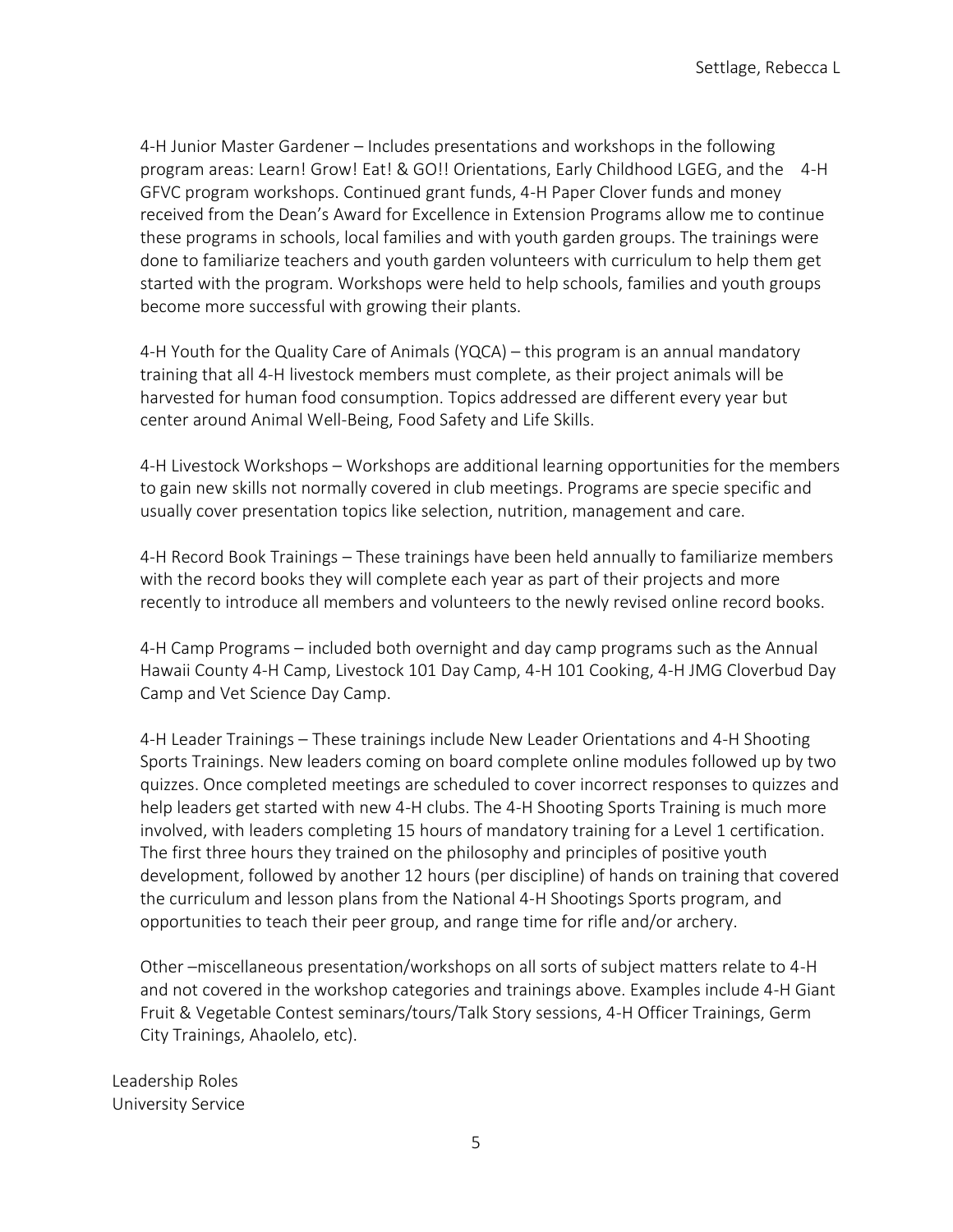Seed Saving Team 2020 -2021 Statewide Volunteer Management Committee, 2017-2021 CTAHR Container Garden Hui 2020-2021 Food Systems Network 2018-2021 Faculty Senate 2018-2020 DPC Committee 2017-2018 P-20 Agricultural Education Task Force Working Group. 2016 – 2018.

Professional Service

Chair of NAE4-HYDP Animal Science Working Group. 2021 Pacific Giant Vegetable Growers, Board Member. 2020-Present Vice-Chair of NAE4-HYDP Animal Science Working Group. 2020 Hawaii Association of County Agricultural Agents 2016-Present Epsilon Sigma Phi 2010-Present Member of NAE4-HA Animal Science Working Group. 2010-Present Western Region and National Science Liaison 2013-2019 Hawaii Association of Extension 4-H Agents 2007-Present National Association of Extension 4-H Agents 2003-Present Hawaii Sheep & Goat Association 2009-Present Hawaii Island School Garden Network 2008-Present University of Hawaii Professional Assembly 2007-Present National Lamb Feeders Association 1990-Present American Sheep Industry 1989-Present

Community Service Leader/Assistant, Hawaii 4-H Clubs 2009-Present

Outreach Service 2019 Hawaii County Fair Foundation – Hawaii County Fair 4-H Area 2007-2018 Jaycee Hawaii County Fair 4-H Area

| <b>Grant Support</b> |                                                                      |
|----------------------|----------------------------------------------------------------------|
| Title of Grant:      | Teaching Sustainability Using the Food Systems Approach              |
| Source of Grant:     | Hawaii 4-H Foundation - Weinberg Grant                               |
| Total Dollar Value:  | \$12,000                                                             |
| Dates of Grant:      | 2019-2021                                                            |
| Role:                | PI                                                                   |
| Title of Grant:      | 4-H Paper Clover Campaign                                            |
| Source of Grant:     | Donations Supported by National 4-H Council & Tractor Supply Company |
| Total Dollar Value:  | \$25,590.31                                                          |
| Dates of Grant:      | 2017-2021                                                            |
| Role:                | PI                                                                   |
|                      |                                                                      |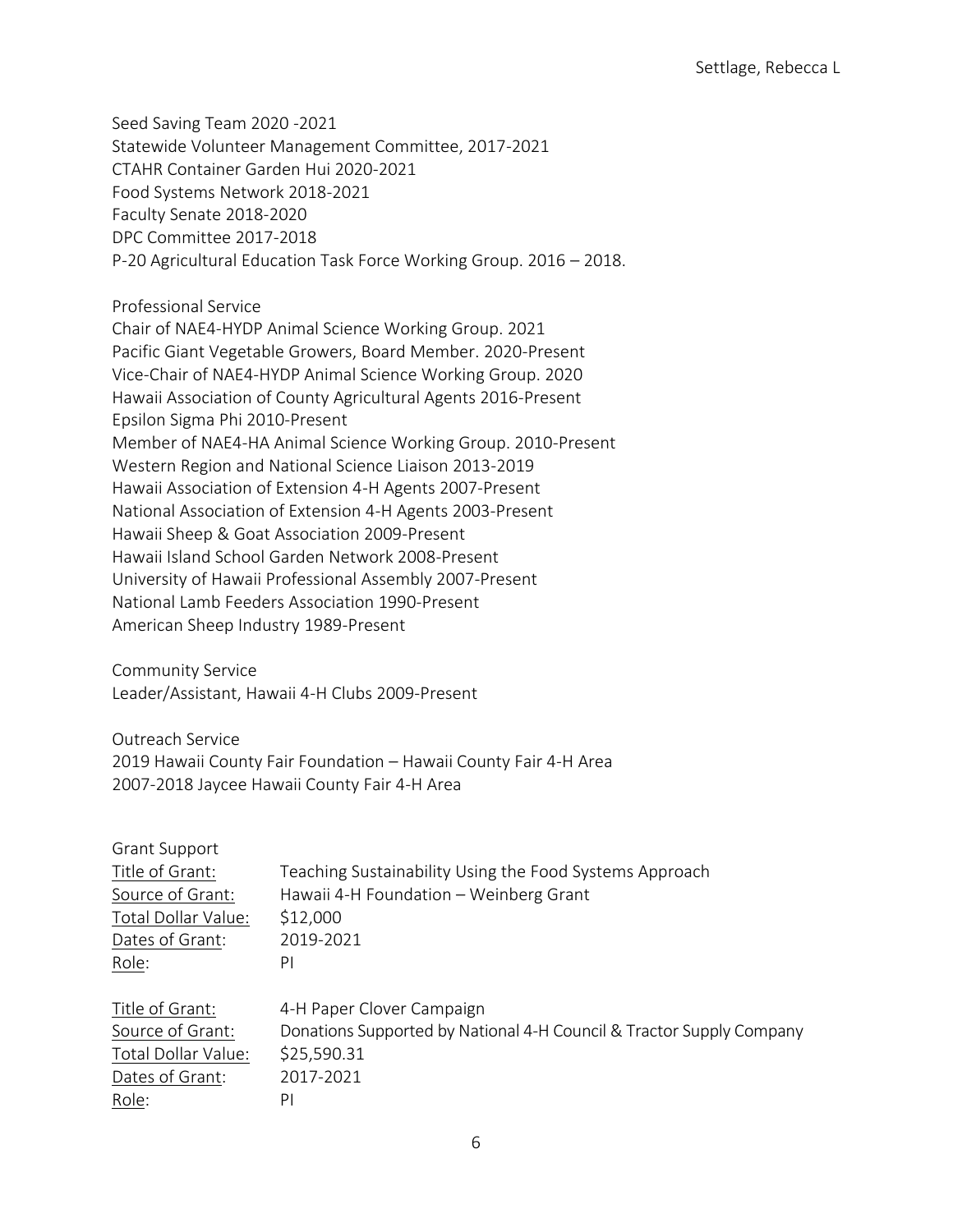| Title of Grant:     | Learn! Grow! Eat! & GO!!                                       |
|---------------------|----------------------------------------------------------------|
| Source of Grant:    | Hawaii 4-H Foundation - Weinberg Grant                         |
| Total Dollar Value: | \$15,000                                                       |
| Dates of Grant:     | 2015-2018                                                      |
| Role:               | PI                                                             |
| Title of Grant:     | AGventure: Keeping Agriculture Alive with Hawaii's Youth       |
| Source of Grant:    | Hawaii County Research & Development                           |
| Total Dollar Value: | \$25,000                                                       |
| Dates of Grant:     | 2016-2017                                                      |
| Role:               | PI                                                             |
| Title of Grant:     | 4-Hers A.C.H.I.E.V.E. (Ag-related Competitiveness Highlighting |
|                     | Individual Excellence & Valuing Education)                     |
| Source of Grant:    | Maui Economic Development Grant                                |
| Total Dollar Value: | \$4,000                                                        |
| Dates of Grant:     | 2017                                                           |
| Role:               | PI                                                             |

## Presentations

Title: Innovative Methods to Evaluate Higher Learning by Youth Authors: Kinder, C.A., Vaughan, C., Ghimire, N., and Settlage, B Name of Conference: American Evaluation Association EVAL21 Reimagined Conference Location: (Held virtual due to COVID) Date of Presentation: November 9, 2021

Title: Growing Good Kids Through the 4-H Junior Master Gardener Program Authors: Settlage, B Name of Conference: Hawaii School Garden Talk Story Presentation Location: (Held virtual due to COVID) Date of Presentation: September 23, 2021

Title: Innovative Methods to Evaluate Higher Learning by Youth Authors: Kinder, C.A., Vaughan, C., Ghimire, N., and Settlage, B Name of Conference: Epsilon Sigma Phi Professional Development Webinar Location: (Held virtual due to COVID) <https://www.youtube.com/watch?v=8EC5mYA-wTU&t=2620s> Date of Presentation: May 25, 2021 Title: Innovative Evaluation of Youth Summer Camp Authors: Kinder, C.A., Vaughan, C., Ghimire, N., and Settlage, B Name of Conference: National eXtension Evaluation Community of Practice Webinar Location: (Held virtual due to COVID) Date of Presentation: April 19, 2021